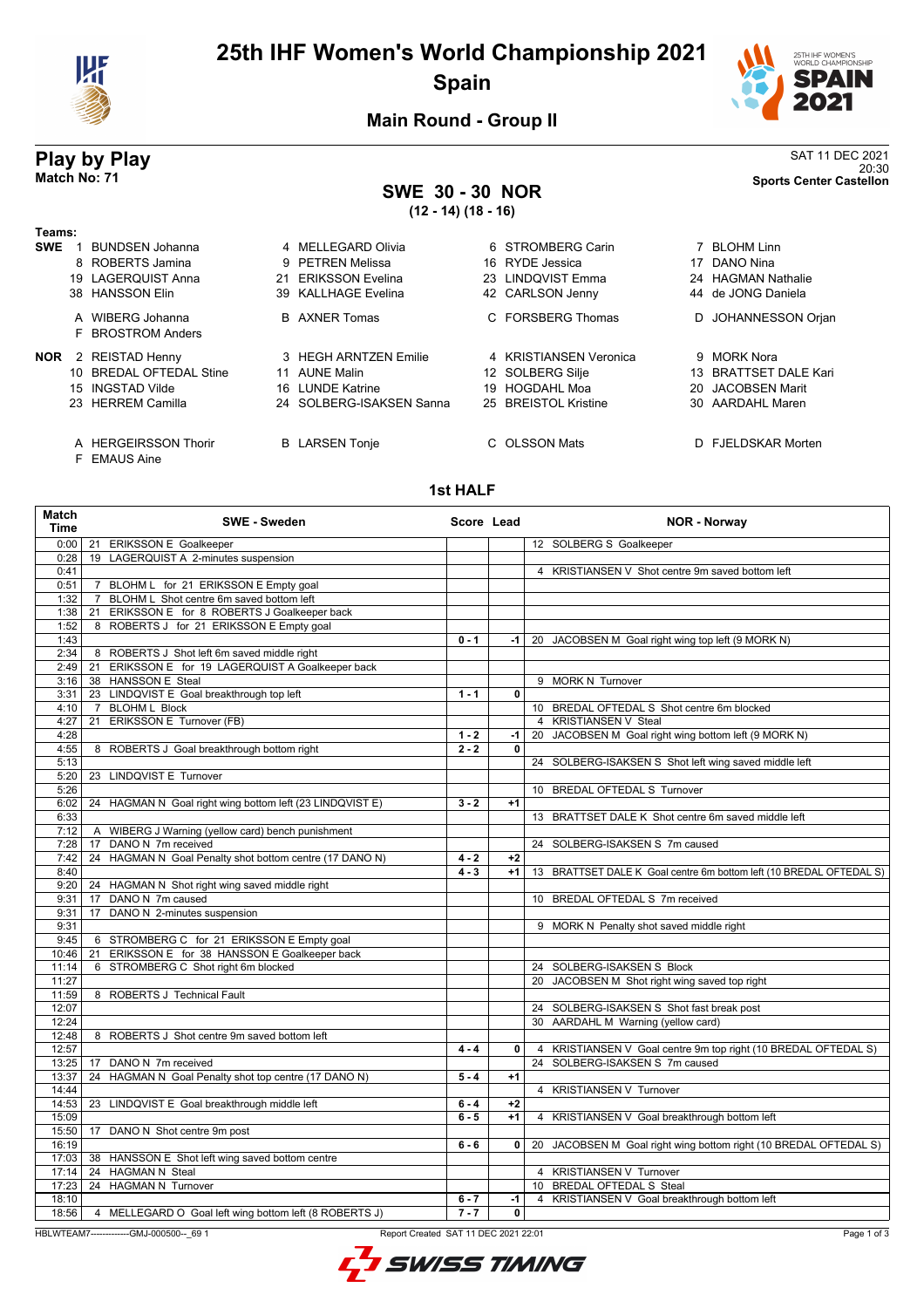



### **Main Round - Group II**

**Play by Play**<br>Match No: 71<br>Sports Center Castellon 20:30 **Match No: 71 Sports Center Castellon**

#### **SWE 30 - 30 NOR (12 - 14) (18 - 16)**

#### **1st HALF**

| <b>Match</b><br><b>Time</b> | <b>SWE - Sweden</b>                                       | Score Lead |              | <b>NOR - Norway</b>                                              |
|-----------------------------|-----------------------------------------------------------|------------|--------------|------------------------------------------------------------------|
| 19:41                       |                                                           | $7 - 8$    | $-1$         | 2 REISTAD H Goal left 6m bottom left (3 HEGH ARNTZEN E)          |
| 19:58                       | Team timeout                                              |            |              |                                                                  |
| 20:18                       | 23<br>LINDQVIST E Goal breakthrough bottom right          | $8 - 8$    | $\mathbf{0}$ |                                                                  |
| 20:30                       |                                                           | $8 - 9$    | -1           | 23 HERREM C Goal left wing bottom right (9 MORK N)               |
| 21:09                       | 8 ROBERTS J Goal breakthrough top centre                  | $9 - 9$    | $\mathbf{0}$ |                                                                  |
| 21:24                       |                                                           |            |              | 3 HEGH ARNTZEN E Shot left 9m saved middle left                  |
| 21:52                       | 8 ROBERTS J 7m received                                   |            |              | 13 BRATTSET DALE K 7m caused                                     |
| 21:52                       |                                                           |            |              | 13 BRATTSET DALE K Warning (yellow card)                         |
| 22:03                       |                                                           |            |              | 16 LUNDE K for 12 SOLBERG S Goalkeeper Substitution              |
| 22:00                       | 24 HAGMAN N Penalty shot saved bottom centre              |            |              |                                                                  |
| 22:11                       |                                                           |            |              | 12 SOLBERG S for 16 LUNDE K Goalkeeper Substitution              |
| 22:32                       |                                                           |            |              | 2 REISTAD H Shot centre 9m missed                                |
| 22:40                       | 6 STROMBERG C Shot fast break missed                      |            |              |                                                                  |
| 23:11                       | 6 STROMBERG C Steal                                       |            |              | 2 REISTAD H Turnover                                             |
| 23:20                       | 24 HAGMAN N Goal fast break bottom left (23 LINDQVIST E)  | $10 - 9$   | $+1$         |                                                                  |
| 23:54                       |                                                           | $10 - 10$  | $\mathbf{0}$ | 2 REISTAD H Goal breakthrough bottom left                        |
| 24:39                       | 8 ROBERTS J Shot centre 6m saved bottom centre            |            |              |                                                                  |
| 25:13                       |                                                           | $10 - 11$  | -1           | 13 BRATTSET DALE K Goal centre 6m bottom left (3 HEGH ARNTZEN E) |
| 25:40                       | 6 STROMBERG C Shot centre 6m saved bottom centre          |            |              |                                                                  |
| 25:48                       |                                                           | $10 - 12$  | $-2$         | 3 HEGH ARNTZEN E Goal centre 6m bottom right (9 MORK N)          |
| 26:27                       | 23 LINDQVIST E Shot left 9m post                          |            |              |                                                                  |
| 26:36                       | MELLEGARD O Goal left wing middle left                    | $11 - 12$  | $-1$         |                                                                  |
| 27:16                       |                                                           | $11 - 13$  | $-2$         | 2 REISTAD H Goal breakthrough top left                           |
| 27:49                       | 23 LINDQVIST E Shot right 9m missed                       |            |              |                                                                  |
| 28:58                       | <b>BLOHM L Block</b>                                      |            |              | 3 HEGH ARNTZEN E Shot centre 9m blocked                          |
| 29:01                       |                                                           |            |              | 9 MORK N 2-minutes suspension                                    |
| 29:26                       | MELLEGARD O Goal left wing bottom left (8 ROBERTS J)<br>4 | $12 - 13$  | $-1$         |                                                                  |
| 30:00                       |                                                           | $12 - 14$  | -2 l         | 13 BRATTSET DALE K Goal left 6m middle left (23 HERREM C)        |

#### **2nd HALF**

| <b>Match</b><br><b>Time</b>                                                                     | <b>SWE - Sweden</b>                                            | Score Lead |                | <b>NOR - Norway</b>                                                 |
|-------------------------------------------------------------------------------------------------|----------------------------------------------------------------|------------|----------------|---------------------------------------------------------------------|
| 30:00                                                                                           | 16 RYDE J Goalkeeper                                           |            |                | 12 SOLBERG S Goalkeeper                                             |
| 30:41                                                                                           | 23 LINDQVIST E Turnover                                        |            |                | 23 HERREM C Steal                                                   |
| 31:40                                                                                           |                                                                | $12 - 15$  | $-3$           | 2 REISTAD H Goal centre 9m bottom left                              |
| 32:19                                                                                           | 8 ROBERTS J Goal breakthrough top centre                       | $13 - 15$  | $-2$           |                                                                     |
| 32:51                                                                                           |                                                                | $13 - 16$  | $-3$           | 13 BRATTSET DALE K Goal centre 6m bottom right (2 REISTAD H)        |
| 33:22                                                                                           | 23 LINDQVIST E Goal breakthrough top right                     | $14 - 16$  | $\overline{2}$ |                                                                     |
| 33:30                                                                                           | BLOHM L 7m caused<br>$\overline{7}$                            |            |                | 13 BRATTSET DALE K 7m received                                      |
| 33:51                                                                                           |                                                                | $14 - 17$  | -3             | 4 KRISTIANSEN V Goal Penalty shot bottom right (13 BRATTSET DALE K) |
| 34:18                                                                                           | 4 MELLEGARD O Goal breakthrough top right                      | $15 - 17$  | $-2$           |                                                                     |
| 34:54                                                                                           | 8 ROBERTS J Steal                                              |            |                | 2 REISTAD H Turnover                                                |
| 35:01                                                                                           | 24 HAGMAN N Goal fast break middle right (8 ROBERTS J)         | $16 - 17$  | $-1$           |                                                                     |
| 35:14                                                                                           |                                                                | $16 - 18$  | $-2$           | 23 HERREM C Goal left wing bottom right (2 REISTAD H)               |
| 35:51                                                                                           | BLOHM L Goal left 6m bottom right (4 MELLEGARD O)<br>7         | $17 - 18$  | $-1$           |                                                                     |
| 36:30                                                                                           | BLOHM L 7m caused<br>$\overline{7}$                            |            |                | 2 REISTAD H 7m received                                             |
| 36:50                                                                                           | ERIKSSON E for 16 RYDE J Goalkeeper Substitution<br>21         |            |                |                                                                     |
| 36:46                                                                                           |                                                                | $17 - 19$  | -2             | 4 KRISTIANSEN V Goal Penalty shot top left (2 REISTAD H)            |
| 37:09                                                                                           | 16 RYDE J for 21 ERIKSSON E Goalkeeper Substitution            |            |                |                                                                     |
| 37:34                                                                                           | 4 MELLEGARD O Turnover                                         |            |                | 20 JACOBSEN M Steal                                                 |
| 37:41                                                                                           |                                                                | $17 - 20$  | -3             | 23 HERREM C Goal fast break top centre (20 JACOBSEN M)              |
| 37:58                                                                                           | 19 LAGERQUIST A Technical Fault                                |            |                |                                                                     |
| 38:22                                                                                           |                                                                | $17 - 21$  | -4             | 9 MORK N Goal centre 6m top left (10 BREDAL OFTEDAL S)              |
| 38:26                                                                                           | Team timeout                                                   |            |                |                                                                     |
| 38:36                                                                                           | 24 HAGMAN N for 16 RYDE J Empty goal                           |            |                |                                                                     |
| 38:48                                                                                           | 23 LINDQVIST E Goal breakthrough bottom left                   | $18 - 21$  | $-3$           |                                                                     |
| 38:53                                                                                           | BUNDSEN J for 6 STROMBERG C Goalkeeper back<br>$\mathbf{1}$    |            |                |                                                                     |
| 39:33                                                                                           |                                                                |            |                | 9 MORK N Turnover                                                   |
| 39:40                                                                                           | 6 STROMBERG C for 1 BUNDSEN J Empty goal                       |            |                |                                                                     |
| 40:10                                                                                           | BUNDSEN J for 23 LINDQVIST E Goalkeeper back<br>$\overline{1}$ |            |                |                                                                     |
| 40:08                                                                                           | 8 ROBERTS J Goal breakthrough bottom right                     | $19 - 21$  | $-2$           |                                                                     |
| 40:27                                                                                           |                                                                |            |                | 16 LUNDE K for 12 SOLBERG S Goalkeeper Substitution                 |
| 40:41                                                                                           | 7 BLOHM L Steal                                                |            |                | 9 MORK N Turnover                                                   |
| 40:54                                                                                           | 6 STROMBERG C for 1 BUNDSEN J Empty goal                       |            |                |                                                                     |
| 41:17                                                                                           | 24 HAGMAN N Goal right wing middle left (19 LAGERQUIST A)      | $20 - 21$  | $-1$           |                                                                     |
| 41:19                                                                                           | BUNDSEN J for 23 LINDQVIST E Goalkeeper back<br>$\overline{1}$ |            |                |                                                                     |
| 41:19                                                                                           |                                                                |            |                | Team timeout                                                        |
| 41:43                                                                                           |                                                                |            |                | 2 REISTAD H Shot centre 9m saved middle left                        |
| HBLWTEAM7--------------GMJ-000500-- 69 1<br>Report Created SAT 11 DEC 2021 22:01<br>Page 2 of 3 |                                                                |            |                |                                                                     |